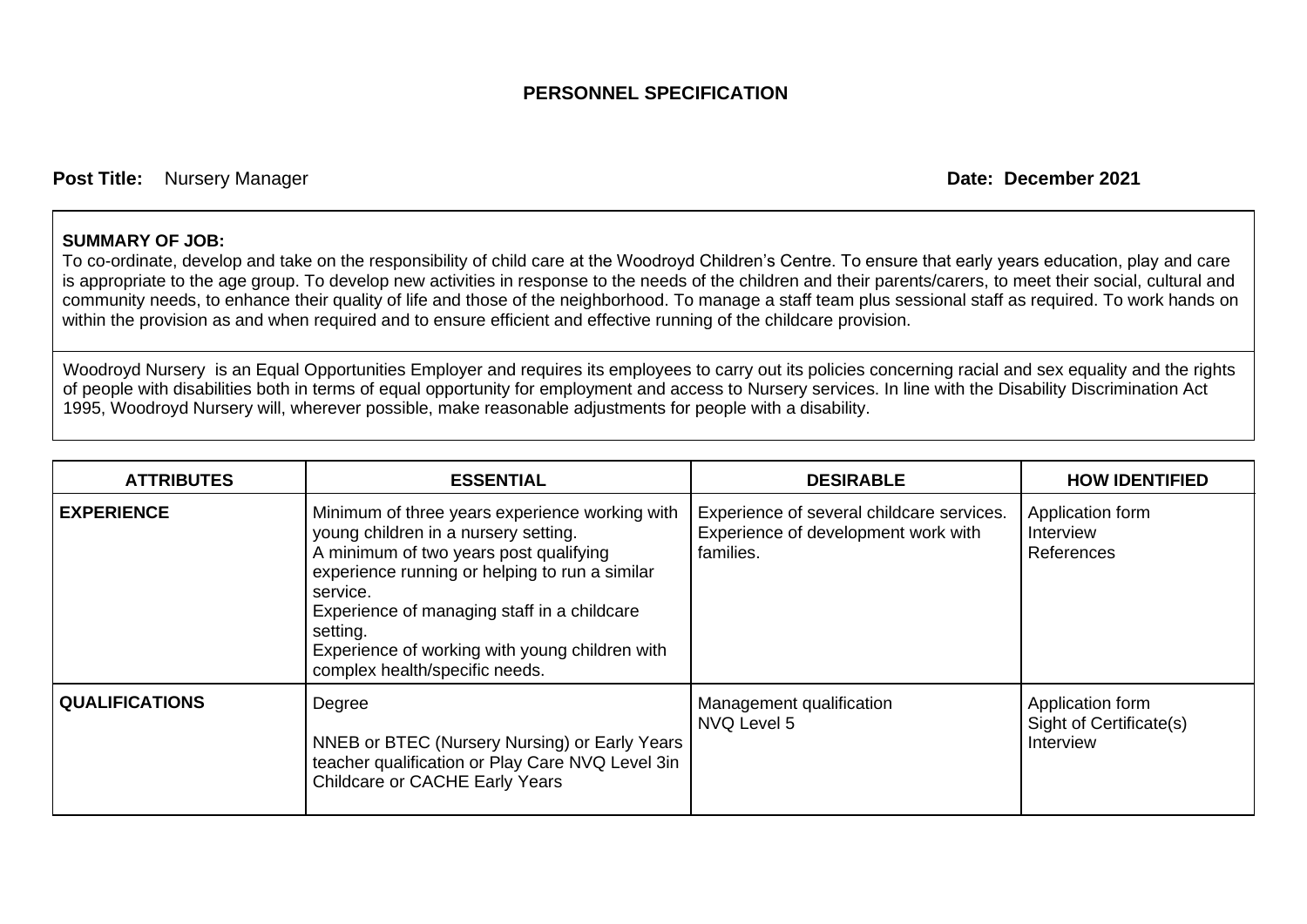| <b>ATTRIBUTES</b>                                 | <b>ESSENTIAL</b>                                                                                                                                                                                                                                                                                                                                                                                                                                                                                                                                                                                                                                                                                                                                                                                  | <b>DESIRABLE</b>                                                                                                                                                                                    | <b>HOW IDENTIFIED</b>                                                                                                |
|---------------------------------------------------|---------------------------------------------------------------------------------------------------------------------------------------------------------------------------------------------------------------------------------------------------------------------------------------------------------------------------------------------------------------------------------------------------------------------------------------------------------------------------------------------------------------------------------------------------------------------------------------------------------------------------------------------------------------------------------------------------------------------------------------------------------------------------------------------------|-----------------------------------------------------------------------------------------------------------------------------------------------------------------------------------------------------|----------------------------------------------------------------------------------------------------------------------|
| <b>TRAINING</b>                                   | A proven commitment to personal development<br>through training.                                                                                                                                                                                                                                                                                                                                                                                                                                                                                                                                                                                                                                                                                                                                  | First Aid, Multi-cultural training, special<br>needs, Child Protection, Staff<br>Supervision, behavior management, food<br>hygiene. Equal Opportunities.<br>Management training. Staff supervision. | Application form<br>Interview<br><b>Sight of Certificates</b>                                                        |
| <b>SPECIAL KNOWLEDGE</b>                          | Knowledge of nursery Standards and Ofsted<br>regulations and practices.<br>Knowledge of the needs of a multi-cultural<br>community<br>Knowledge of the physical, social and emotional<br>development of babies and young children.<br>A thorough knowledge of equality and diversity<br>issues.<br>Ability to plan and implement an age/stage<br>appropriate curriculum, taking into account the<br>SENCO practice, child protection procedures<br>and equal opportunities' considerations.<br>Good oral and written communication skills.<br>An ability to engage with parents and carers.<br>Strong leadership qualities and organizational<br>skills to include the supervision of staff in all<br>aspects of the effective running of provision.<br>Ability to write and converse in English. | Able to guide, train and supervise other<br>workers, students or trainee placements.                                                                                                                | Application form<br>Interview                                                                                        |
| <b>CIRCUMSTANCES</b><br><b>PERSONAL</b>           | Must be eligible to work in the United Kingdom.<br>Able to work occasional unsociable hours.<br>No contra-indication in personal background or<br>criminal record to indicate unsuitability to work<br>with young children.                                                                                                                                                                                                                                                                                                                                                                                                                                                                                                                                                                       | Full, clean driving license (unless a<br>disability prevents this)                                                                                                                                  | Application form<br>Sight of appropriate specific<br>documents at interview<br>Interview<br>Sight of driving license |
| <b>DISPOSITION-</b><br><b>ADJUSTMENT/ATTITUDE</b> | Able to work as part of a team<br>Sensitive to the needs of the local community.<br>Ability to communicate at all levels with a variety<br>of agencies and people including parents and<br>other members of staff.<br>Ability to motivate, support and direct staff.                                                                                                                                                                                                                                                                                                                                                                                                                                                                                                                              |                                                                                                                                                                                                     | Interview<br>References                                                                                              |